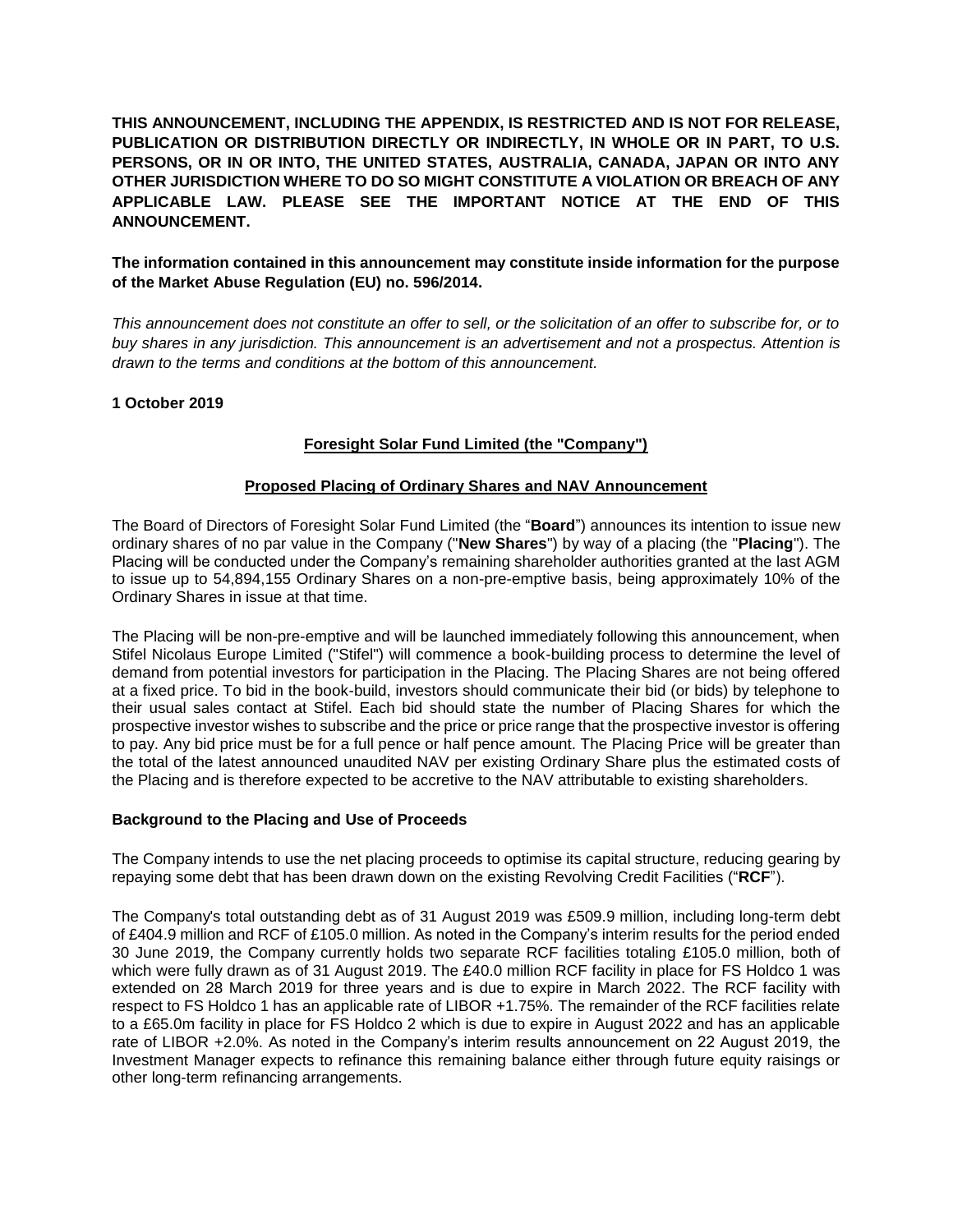Asset acquisitions have typically been funded from the Company's RCF and then subsequently repaid from the proceeds of equity issuances at a premium to the prevailing NAV. Through reducing the Company's gearing, the Company will have additional financial flexibility to pursue primary and secondary investment opportunities in the market in accordance with the Company's Investment Policy.

# **Future Opportunities**

The Company and its Investment Manager continue to actively review solar markets where the Investment Manager is present to source attractive investment opportunities. The Company will maintain a disciplined approach to new investments, only targeting investment opportunities that meet return requirements on a risk adjusted basis.

In addition to reviewing opportunities in UK subsidised solar markets, the Investment Manager continues to monitor a growing opportunity set in large-scale, subsidy-free markets in Spain, Portugal and the UK. Investments in subsidy-free assets are typically completed before the start of construction and include long term power purchase agreement structures, offering an attractive level of contracted revenues during the useful life of the asset. Any investments outside the UK and any assets which are, when acquired, still under construction will together be limited to 25 per cent of the Gross Asset Value ("**GAV**") of the Company and subsidiaries, calculated at the time of investment, as specified in the Company's Investment Policy.

As noted in the Company's Interim Results, the subsidised markets in the UK and Western Europe remain highly competitive with limited investment opportunities based on prevailing asset valuations. The Company therefore expects to take an opportunistic approach to any new investments in subsidised assets.

# **NAV Update**

The Company also announces its unaudited net asset value ("**NAV**") as at 31 August 2019 of £598.8 million (30 June 2019: £601.5 million), resulting in an NAV of 109.0 pence per existing Ordinary Share (30 June 2019: 109.6 pence per existing Ordinary Share). The NAV is largely unchanged from the 30 June 2019 NAV disclosed in the Interim Results. The NAV was updated from 30 June 2019 to reflect additional tax structuring benefits resulting from the recent re-financing of 28 assets and an updated electricity price forecast issued by one of the two third-party advisors used to estimate long-term electricity prices in the UK and the deduction of the first interim dividend for the quarter to 31 March 2019.

The Gross Asset Value, including Company and subsidiaries, as at 31 August 2019, was £1,108.4 million (30 June 2019: £1,100.6 million).

The Company's equity discount rate used to value its UK assets remains unchanged at 6.50% for unlevered assets or between 7.25% and 7.50%, for levered assets depending on the debt structure. The Company's Australian operational assets use a levered discount rate of 8.5%.

# **Dividends**

For the avoidance of doubt, Qualified Investors who participate in the Placing will be entitled to the dividend of 1.69 pence per Share in respect of the second interim dividend for 2019, for the quarter to 30 June 2019 which was declared on 22 August 2019, to be paid on 29 November 2019, with an ex-dividend date of 24 October 2019 and a record date of 25 October 2019.

The Company remains on target to deliver an annual dividend of 6.76 pence per Share for the year ending 31 December 2019.

## **Further Details of the Placing**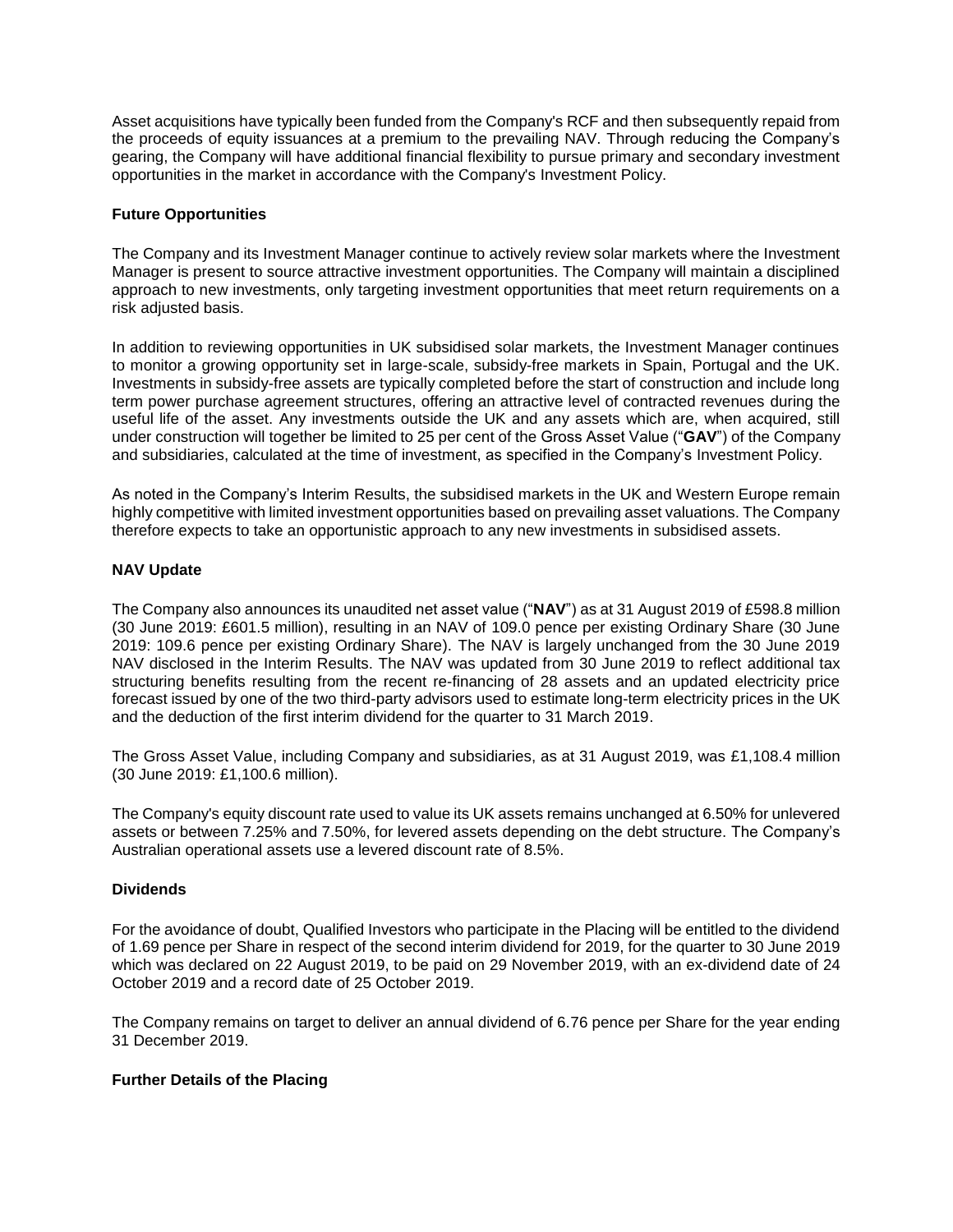A new prospectus is not a FCA requirement in respect of the Placing. This announcement, together with the previous Prospectus, forms the offer document in relation to the new Ordinary Shares in accordance with the Collective Investment Funds (Certified Funds - Prospectuses) (Jersey) Order 2012.

Application will be made for the admission of the New Shares to the premium segment of the Official List of the UK Listing Authority and to trading on the London Stock Exchange's main market for listed securities. Participation in the Placing will only be available to persons in member states of the EEA who are qualified investors as defined in article 2.1(e) of the Prospectus Directive ("**Qualified Investors**").

Qualified Investors who wish to participate in the Placing should communicate their firm interest to their usual sales contact at Stifel. The decision to allot any New Shares to any Qualified Investors shall be at the discretion of the Company and Stifel. The Company reserves the right, after consultation with Stifel and the Investment Manager, to scale back applications under the Placing at their absolute discretion in such amounts as they consider appropriate. There is no requirement for a minimum size for the Placing to proceed and the Company may take less proceeds than demand from investors, dependent on pricing of the issue.

By choosing to participate in the Placing and by making an oral and legally binding offer to subscribe for New Shares, investors will be deemed to have read and understood this announcement and any subsequent announcement related to the Placing (including the Terms and Conditions of the Placing in the Appendix), in its entirety and to be making such offer on the terms and subject to the conditions in this announcement, and to be providing the representations, warranties and acknowledgements contained therein.

# **Expected Timetable**

The timetable is subject to change at the discretion of the Company and Stifel.

| Placing opens                                           | 1 October 2019           |
|---------------------------------------------------------|--------------------------|
| Latest time and date for receipt of Placing commitments | 1:00pm on 9 October 2019 |
| Results of Placing announced and Trade Date             | 10 October 2019          |
| Settlement and Admission of New Shares                  | 14 October 2019          |

The dates and times specified above are subject to change. In particular, the Directors may (with the prior approval of Stifel) bring forward or postpone the closing time and date for the Placing. In the event that a date or time is changed, the Company will notify persons who have applied for New Shares of changes to the timetable either by electronic mail or by the publication of a notice through a Regulatory Information Service. References to times are to London times unless otherwise stated.

## **Other Information**

Prior publications and announcements released by the Company are available on the Company's website: <http://fsfl.foresightgroup.eu/>

LEI: 213800VO4O83JVSSOX33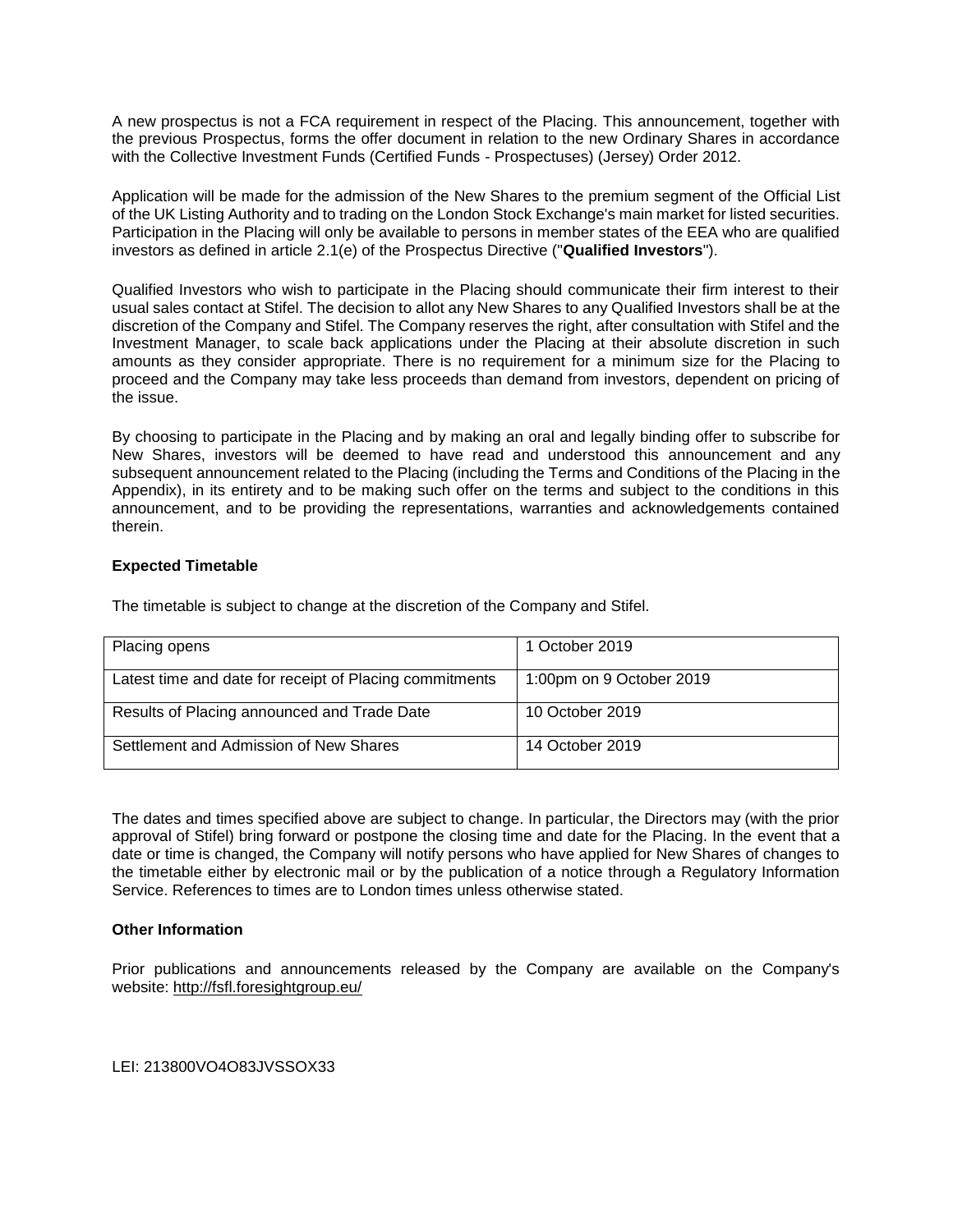For further information, please contact:

# **Foresight Group**

Jonathon McManus +44 (0)20 3667 8147

(InstitutionalIR@ForesightGroup.eu)

**Stifel Nicolaus Europe Limited**   $+44 (0)20 7710 7600$ 

Mark Bloomfield

Neil Winward

Gaudi Le Roux

**Citigate Dewe Rogerson** +44 (0)20 7638 9571

Nick Hayns

Louise Mason-Rutherford

Lucy Eyles

Elizabeth Kittle

# **Appendix 1 – Terms and Conditions of the Placing**

## **Disclaimer**

**MEMBERS OF THE PUBLIC ARE NOT ELIGIBLE TO TAKE PART IN THE PLACING. THIS ANNOUNCEMENT AND THE TERMS AND CONDITIONS SET OUT IN THE APPENDIX ARE FOR INFORMATION PURPOSES ONLY AND ARE DIRECTED ONLY AT: (A) PERSONS IN MEMBER STATES OF THE EUROPEAN ECONOMIC AREA ("EEA") WHO ARE QUALIFIED INVESTORS WITHIN THE MEANING OF ARTICLE 2(E) OF REGULATION (EU) 2017/1129 (THE "PROSPECTUS REGULATION") ("QUALIFIED INVESTORS") AND (B) IF IN THE UNITED KINGDOM, PERSONS WHO (I) HAVE PROFESSIONAL EXPERIENCE IN MATTERS RELATING TO INVESTMENTS WHO FALL WITHIN THE DEFINITION OF "INVESTMENT PROFESSIONALS" IN ARTICLE 19(5) OF THE FINANCIAL SERVICES AND MARKETS ACT 2000 (FINANCIAL PROMOTION) ORDER 2005, AS AMENDED (THE "ORDER"), OR ARE HIGH NET WORTH COMPANIES, UNINCORPORATED ASSOCIATIONS OR PARTNERSHIPS OR TRUSTEES OF HIGH VALUE TRUSTS AS DESCRIBED IN ARTICLE 49(2) OF THE ORDER AND (II) ARE "QUALIFIED INVESTORS" AS DEFINED IN SECTION 86 OF THE FINANCIAL SERVICES AND MARKETS ACT 2000 ("FSMA") AND (C) OTHERWISE, TO PERSONS TO WHOM IT MAY OTHERWISE BE LAWFUL TO COMMUNICATE IT TO (EACH A "RELEVANT PERSON"). NO OTHER PERSON SHOULD ACT OR RELY ON THIS ANNOUNCEMENT AND PERSONS DISTRIBUTING THIS ANNOUNCEMENT MUST SATISFY THEMSELVES THAT IT IS**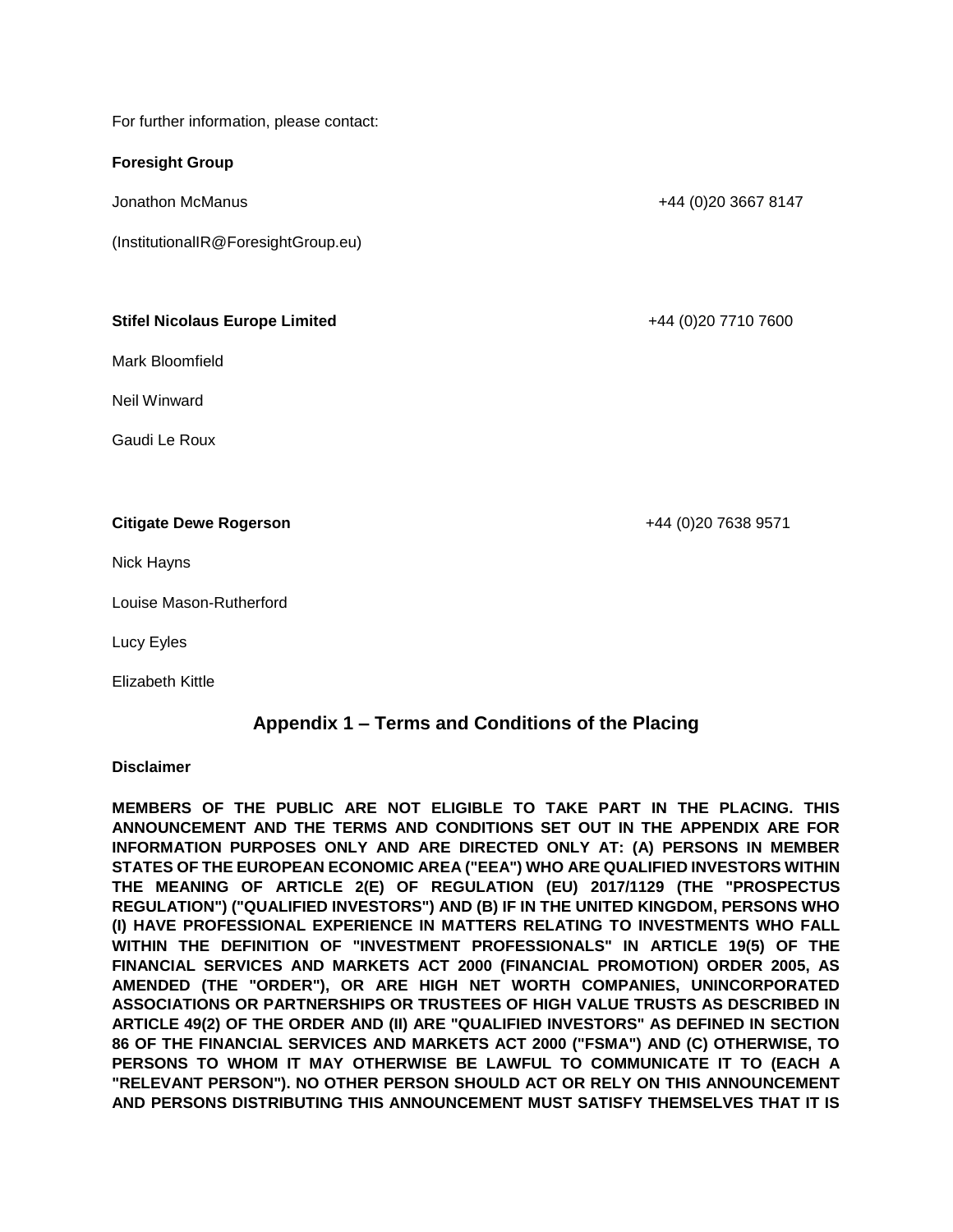**LAWFUL TO DO SO. BY ACCEPTING THE TERMS OF THIS ANNOUNCEMENT YOU REPRESENT AND AGREE THAT YOU ARE A RELEVANT PERSON. THIS APPENDIX AND THE TERMS AND CONDITIONS SET OUT HEREIN MUST NOT BE ACTED ON OR RELIED ON BY PERSONS WHO ARE NOT RELEVANT PERSONS. PERSONS DISTRIBUTING THIS ANNOUNCEMENT MUST SATISFY THEMSELVES THAT IT IS LAWFUL TO DO SO. ANY INVESTMENT OR INVESTMENT ACTIVITY TO WHICH THE TERMS AND CONDITIONS SET OUT IN THE APPENDIX RELATE IS AVAILABLE ONLY TO RELEVANT PERSONS AND WILL BE ENGAGED IN ONLY WITH RELEVANT PERSONS. THE APPENDIX DOES NOT ITSELF CONSTITUTE AN OFFER FOR SALE OR SUBSCRIPTION OF ANY SECURITIES IN THE COMPANY.**

**THE NEW SHARES HAVE NOT BEEN AND WILL NOT BE REGISTERED UNDER THE US SECURITIES ACT OF 1933, AS AMENDED (THE "US SECURITIES ACT''), OR UNDER THE APPLICABLE SECURITIES LAWS OF ANY STATE OR OTHER JURISDICTION OF THE UNITED STATES, AND MAY NOT BE OFFERED, SOLD, TAKEN UP, RESOLD, TRANSFERRED OR DELIVERED, DIRECTLY OR INDIRECTLY WITHIN, INTO OR IN THE UNITED STATES, EXCEPT PURSUANT TO AN APPLICABLE EXEMPTION FROM, OR IN A TRANSACTION NOT SUBJECT TO, THE REGISTRATION REQUIREMENTS OF THE US SECURITIES ACT AND IN COMPLIANCE WITH THE SECURITIES LAWS OF ANY RELEVANT STATE OR OTHER JURISDICTION OF THE UNITED STATES. THERE WILL BE NO PUBLIC OFFER OF THE NEW SHARES IN THE UNITED STATES.**

# **EACH PLACEE SHOULD CONSULT ITS OWN ADVISERS AS TO LEGAL, TAX, BUSINESS, FINANCIAL AND RELATED ASPECTS OF A SUBSCRIPTION FOR THE NEW SHARES.**

Persons who are invited to and who choose to participate in the Placing, by making an oral or written offer to subscribe for New Shares, including any individuals, funds or others on whose behalf a commitment to subscribe for New Shares is given ("**Placees**"), will be deemed to have read and understood this announcement in its entirety and to be making such offer on the terms and conditions, and to be providing the representations, warranties, acknowledgements and undertakings, contained in this Appendix. In particular each such Placee represents, warrants and acknowledges that:

- (a) it is a Relevant Person (as defined above) and undertakes that it will subscribe for, hold, manage or dispose of any New Shares that are allocated to it for the purposes of its business; and
- (b) if it is in a member state of the EEA and/or if it is a financial intermediary, as that term is used in Article 5(1) of the Prospectus Regulation, that any New Shares subscribed for by it in the Placing will not be subscribed for on a non-discretionary basis on behalf of, nor will they be subscribed for with a view to their offer or resale to, persons in any member state of the EEA in circumstances which may give rise to an offer of securities to the public other than an offer or resale to Qualified Investors (as defined above), or in circumstances in which the prior consent of Stifel has been given to each such proposed offer or resale.

Stifel (the "**Sole Bookrunner**") does not make any representation to any Placees regarding an investment in the New Shares.

## Information to Distributors

Solely for the purposes of the product governance requirements contained within: (a) EU Directive 2014/65/EU on markets in financial instruments, as amended ("MiFID II"); (b) Articles 9 and 10 of Commission Delegated Directive (EU) 2017/593 supplementing MiFID II; and (c) local implementing measures (together, the "MiFID II Product Governance Requirements"), and disclaiming all and any liability,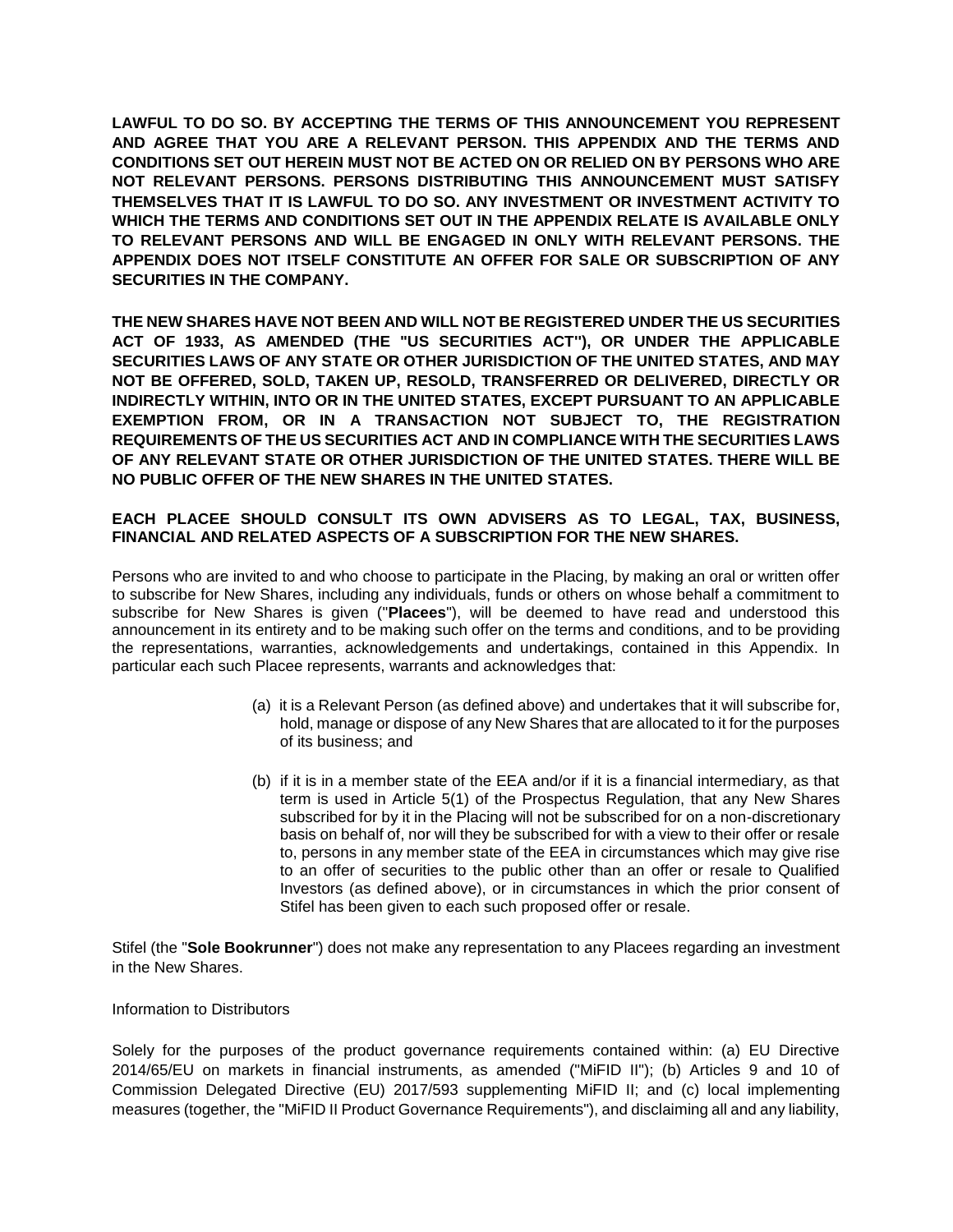whether arising in tort, contract or otherwise, which any "manufacturer" (for the purposes of the Product Governance Requirements) may otherwise have with respect thereto, the Shares have been subject to a product approval process, which has determined that such Shares are: (i) compatible with an end target market of retail investors and investors who meet the criteria of professional clients and eligible counterparties, each as defined in MiFID II; and (ii) eligible for distribution through all distribution channels as are permitted by MiFID II (the "Target Market Assessment"). Notwithstanding the Target Market Assessment, Distributors should note that: the price of the Shares may decline and investors could lose all or part of their investment; the Shares offer no guaranteed income and no capital protection; and an investment in the Shares is compatible only with investors who do not need a guaranteed income or capital protection, who (either alone or in conjunction with an appropriate financial or other adviser) are capable of evaluating the merits and risks of such an investment and who have sufficient resources to be able to bear any losses that may result therefrom. The Target Market Assessment is without prejudice to the requirements of any contractual, legal or regulatory selling restrictions in relation to the Offer. Furthermore, it is noted that, notwithstanding the Target Market Assessment, Stifel will only procure investors who meet the criteria of professional clients and eligible counterparties. For the avoidance of doubt, the Target Market Assessment does not constitute: (a) an assessment of suitability or appropriateness for the purposes of MiFID II; or (b) a recommendation to any investor or group of investors to invest in, or purchase, or take any other action whatsoever with respect to the Shares. Each distributor is responsible for undertaking its own target market assessment in respect of the Shares and determining appropriate distribution channels.

#### **Details of the Placing Agreement and of the New Shares**

The Sole Bookrunner, the Company and the Investment Manager have today entered into a placing agreement (the **"Placing Agreement"**) under which, on the terms and subject to the conditions set out therein, the Sole Bookrunner has agreed, as agent for and on behalf of the Company, to use reasonable endeavours to procure placees (the "**Placees**") for up to 54,894,155 New Shares at a price (the "**Placing Price**") to be determined following completion of the Bookbuild (as defined below) (the "**Placing**").

The New Shares will, when issued, be credited as fully paid and will rank pari passu in all respects with the existing ordinary shares in the capital of the Company (the "**Ordinary Shares**"), including the right to receive all dividends and other distributions declared, made or paid in respect of the Ordinary Shares after the date of admission of the New Shares.

## **Applications for listing and admission to trading**

Applications will be made to the Financial Conduct Authority (**"FCA"**) for admission of the New Shares to the premium listing segment of the Official List of the FCA (the **"Official List"**) and to London Stock Exchange plc (the **"London Stock Exchange"**) for admission of the New Shares to trading on its main market for listed securities (together, **"Admission"**). It is expected that Admission will become effective on or around 14 October 2019 and that dealings in the New Shares will commence at that time.

## **Bookbuild**

The Sole Bookrunner will today commence the bookbuilding process to determine demand for participation in the Placing by Placees (the "**Bookbuild**"). This Appendix gives details of the terms and conditions of, and the mechanics for participation in, the Placing. No commissions will be paid to Placees or by Placees in respect of any Placing Shares.

The Sole Bookrunner shall be entitled to implement the Placing by such alternative method to the Bookbuild as they may, in their absolute discretion following consultation with the Company, determine.

# **Participation in, and principal terms of, the Placing**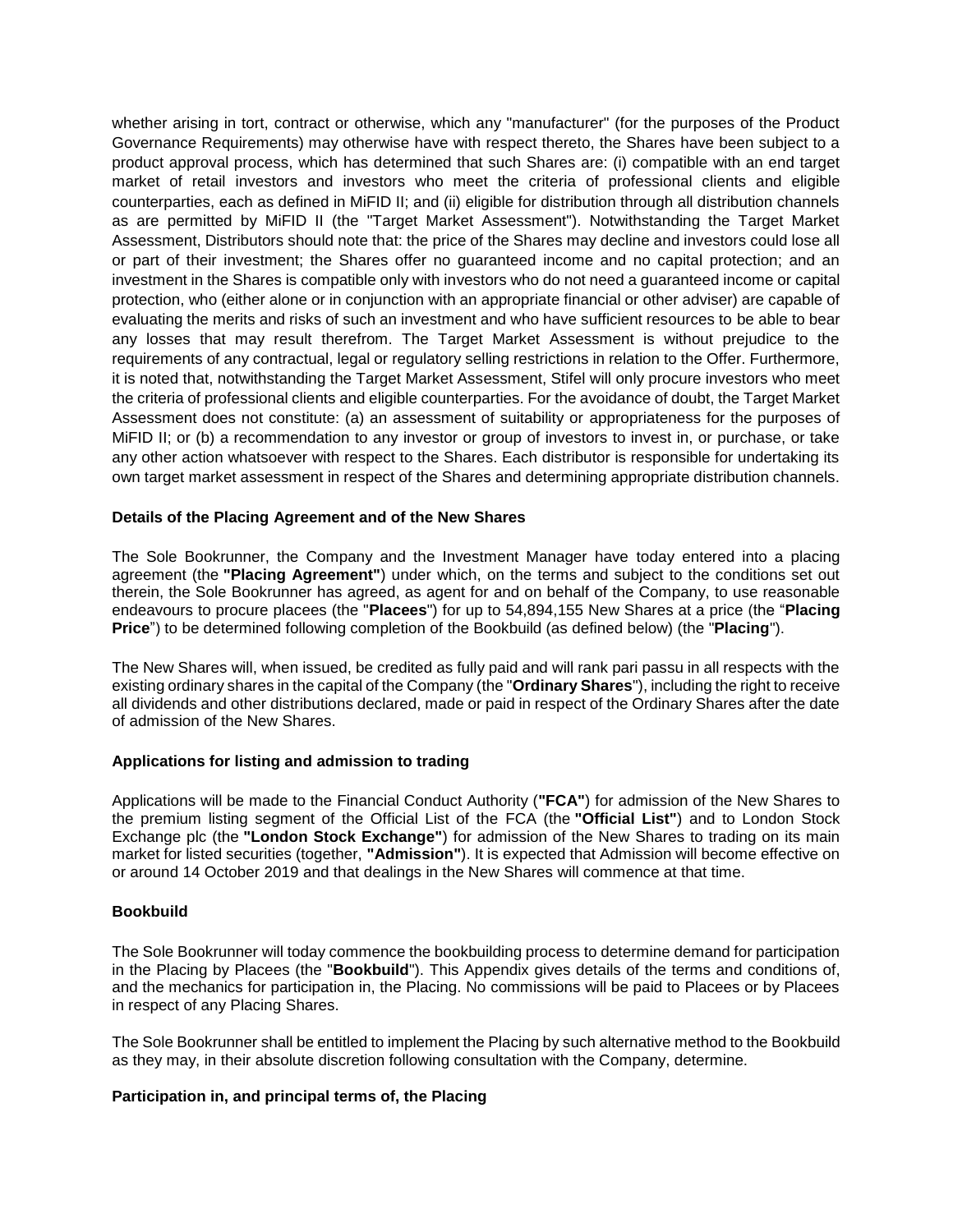- 1. Stifel is acting as bookrunner and agent of the Company in connection with the Placing.
- 2. Participation in the Placing will only be available to persons who may lawfully be, and are, invited to participate by the Sole Bookrunner. The Sole Bookrunner and their respective agents and affiliates are entitled to enter bids in the Bookbuild as principal.
- 3. The Bookbuild will establish a single Placing Price per New Share payable to the Sole Bookrunner by all Placees whose bids are successful. The Sole Bookrunner shall determine the identity of the proposed Placees and allocations shall be determined by the Company in consultation with the Sole Bookrunner following completion of the Bookbuild. The final number of Placing Shares to be issued and the Placing Price will be agreed between the Sole Bookrunner and the Company following completion of the Bookbuild and will be announced on an FCA-listed Regulatory Information Service ("**RIS**") following completion of the Bookbuild (the "**Placing Results Announcement**").
- 4. To bid in the Bookbuild, prospective Placees should communicate their bid by telephone or by email to their usual sales contact at one of the Sole Bookrunner. Each bid should state the number of Placing Shares which the prospective Placee wishes to subscribe for and the price or price range that the prospective placee is willing to pay. Bids may be scaled down by the Sole Bookrunner in agreement with the Company on the basis referred to in paragrap[h 7](#page-6-0) below. The Sole Bookrunner is arranging the Placing as agent to the Company.
- 5. A bid in the Bookbuild will be made on the terms and subject to the conditions in this Appendix and will be legally binding on the Placee on behalf of which it is made and except with the Sole Bookrunner' consent will not be capable of variation or revocation after the time at which it is submitted. Each Placee's obligations will be owed to the Company and the Sole Bookrunner. Each Placee will also have an immediate, separate, irrevocable and binding obligation, owed to the Sole Bookrunner as agent of the Company, to pay in cleared funds immediately on the settlement date, in accordance with the registration and settlement requirements set out below, an amount equal to the product of the Placing Price and the number of Placing Shares in respect of which such Placee has agreed to subscribe and the Company has agreed to allot to such Placee.
- 6. The Bookbuild is expected to close no later than 9 October 2019 but may be closed earlier or later at the absolute discretion of the Sole Bookrunner. The Sole Bookrunner may, in agreement with the Company, accept bids that are received after the Bookbuild has closed.
- <span id="page-6-0"></span>7. Each prospective Placee's allocation will be determined by the Company in consultation with the Sole Bookrunner and will be confirmed either orally or by electronic communication (the "**Initial Confirmation**") by the Sole Bookrunner (as agent for the Company) following the close of the Bookbuild and a trade confirmation will be despatched thereafter. The Initial Confirmation to a Placee will constitute an irrevocable legally binding commitment upon that person (who will at that point become a Placee) in favour of the Sole Bookrunner and the Company to subscribe for the number of Placing Shares allocated to it at the Placing Price on the terms and conditions set out in this Appendix and in accordance with the Company's articles of association. All obligations under the Bookbuild and the Placing will be subject to fulfilment of the conditions referred to below under "Conditions of the Placing" and to the Placing not being terminated on the basis referred to below under "Right to terminate under the Placing Agreement". By participating in the Bookbuild, each Placee will agree that its rights and obligations in respect of the Placing will terminate only in the circumstances described below and will not be capable of rescission or termination by the Placee.
- 8. The Sole Bookrunner may choose to accept bids, either in whole or in part, on the basis of allocations determined at the discretion of the Company and may scale down any bids for this purpose on such basis as the Company may determine.
- 9. Settlement for all Placing Shares to be subscribed pursuant to the Placing will be required to be made on the basis explained below under "**Registration and settlement**".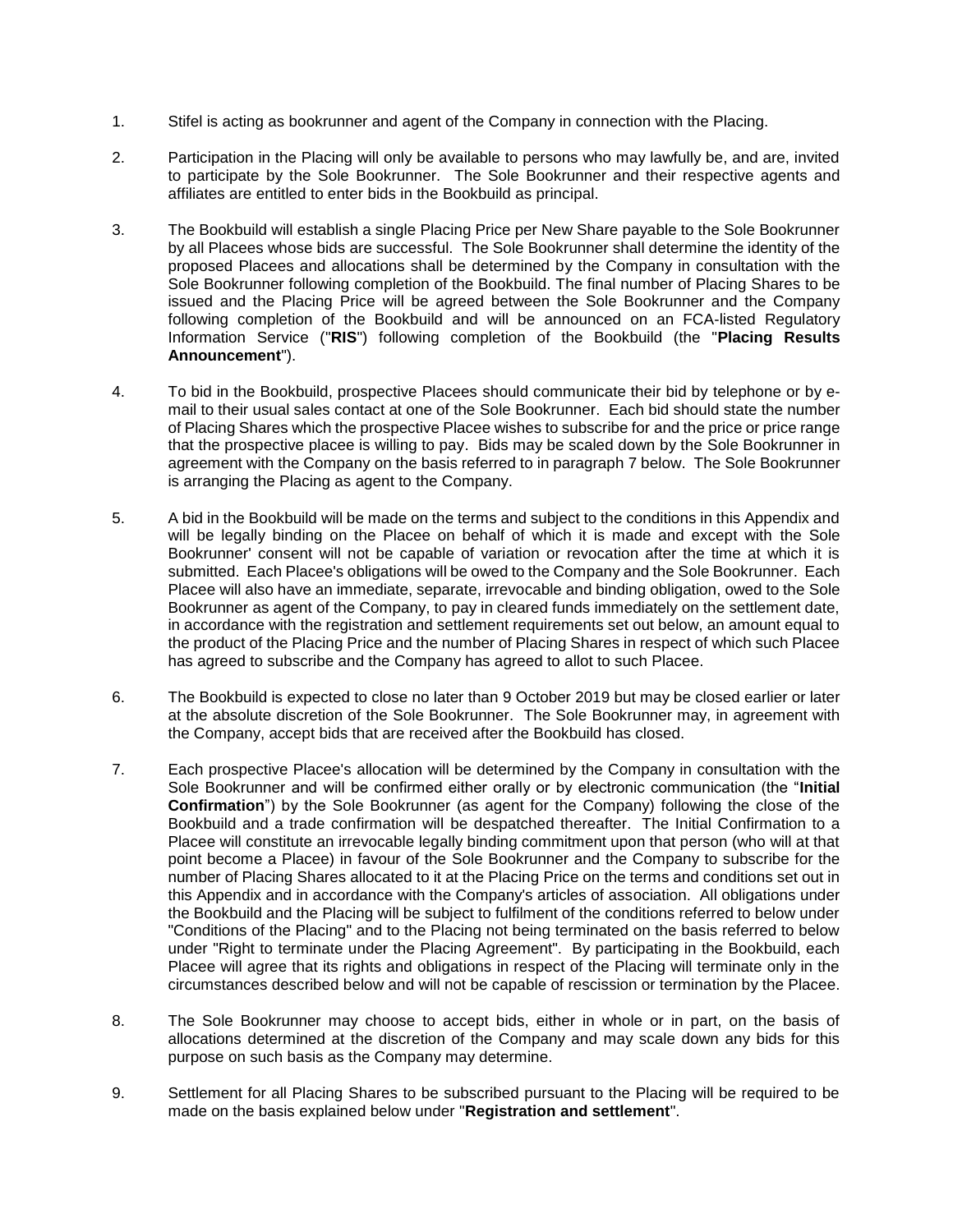- 10. Except as required by law or regulation, no press release or other announcement will be made by the Sole Bookrunner or the Company using the name of any Placee (or its agent), in its capacity as Placee (or agent), other than with such Placee's prior written consent.
- 11. To the fullest extent permissible by law, neither the Sole Bookrunner nor any of its affiliates, agents, directors, officers or employees shall have any responsibility or liability to Placees (or to any other person whether acting on behalf of a Placee or otherwise). In particular, neither the Sole Bookrunner nor any of its affiliates, agents, directors, officers or employees shall have any liability (including to the fullest extent permissible by law, any fiduciary duties) in respect of the conduct of the Bookbuild or of such alternative method of effecting the Placing as the Sole Bookrunner and the Company may agree.

# **Conditions of the Placing**

The Placing is conditional upon the Placing Agreement becoming unconditional and not having been terminated in accordance with its terms. The obligations of the Sole Bookrunner under the Placing Agreement in respect of the New Shares is conditional on, inter alia:

- (a) agreement being reached between the Company and the Sole Bookrunner on the number of New Shares to be issued pursuant to the Placing and the Placing Price;
- (b) the representations and warranties of the Company and the Investment Manager contained in the Placing Agreement being true and accurate in all material respects (in the good faith opinion of the Sole Bookrunner) and not misleading on the date of the Placing Agreement and at all times before Admission by reference to the facts and circumstances then subsisting;
- (c) each of the Company and the Investment Manager complying with its obligations under the Placing Agreement to the extent the same fall to be performed prior to Admission;
- (d) the Company allotting, subject only to Admission, the New Shares to the Placees in accordance with the Placing Agreement; and
- (e) Admission taking place by not later than 8.00 a.m. (London time) on 14 October 2019 or such later time as the Sole Bookrunner and the Company may agree, not being later than 31 October 2019).

If (i) any of the conditions contained in the Placing Agreement, including those described above, are not fulfilled (or, where permitted, waived or extended in writing by the Sole Bookrunner) or have become incapable of fulfilment on or before the date or time specified for the fulfilment thereof (or such later date and/or time as the Sole Bookrunner may agree), or (ii) the Placing Agreement is terminated in the circumstances specified below, the Placing will not proceed and the Placees' rights and obligations hereunder in relation to the New Shares shall cease and terminate at such time and each Placee agrees that no claim can be made by the Placee in respect thereof. Any such extension or waiver will not affect Placees' commitments as set out in this announcement.

Neither the Sole Bookrunner nor any of its affiliates, agents, directors, officers or employees shall have any liability to any Placee (or to any other person whether acting on behalf of a Placee or otherwise) in respect of any decision they may make as to whether or not to waive or to extend the time and/or the date for the satisfaction of any condition to the Placing nor for any decision they may make as to the satisfaction of any condition or in respect of the Placing generally, and by participating in the Placing each Placee agrees that any such decision is within the absolute discretion of the Sole Bookrunner.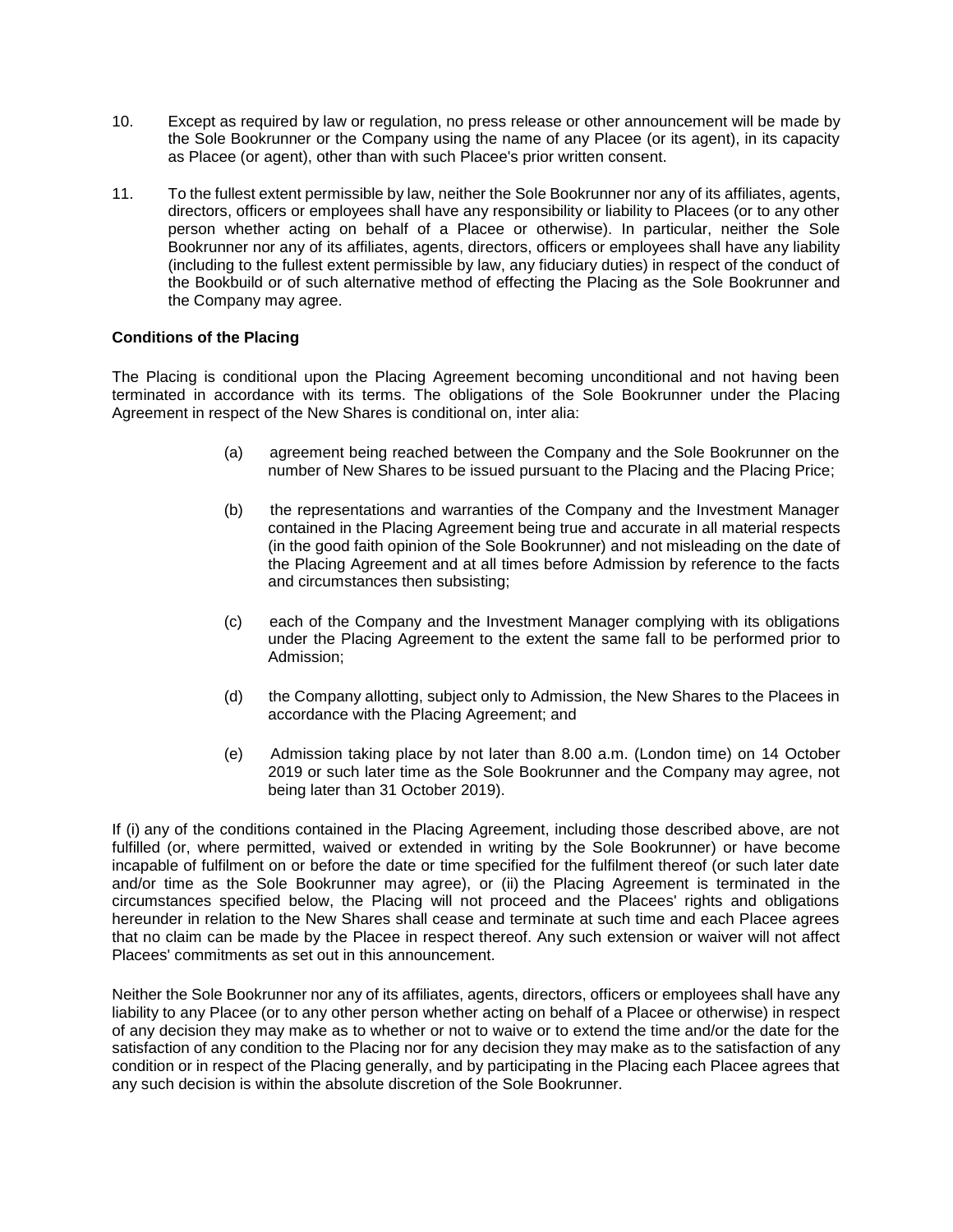# **Right to terminate under the Placing Agreement**

At any time before Admission, the Sole Bookrunner is entitled to terminate the Placing Agreement by giving notice in writing to the Company and the Investment Manager if, amongst other things, in its opinion (acting in good faith) (i) any of the Company's or the Investment Manager's warranties or representations contained in the Placing Agreement are not or cease to be true and accurate or have become misleading, in each case in a manner, or to an extent, which is material in the good faith opinion of the Sole Bookrunner; or (ii) there is a material breach by the Company or the Investment Manager of their respective obligations under the Placing Agreement; or (iii) there has been a material adverse change in the condition, financial, operational or otherwise, or in the earnings, management, business affairs, business prospects or financial prospects of the Company and its subsidiaries, or the Investment Manager and its subsidiaries, whether or not arising in the ordinary course of business, since the date of the Placing Agreement; or (iv) the occurrence of a force majeure or market disruption event as specified in the Placing Agreement which is of such severity or magnitude as to make it impracticable or inadvisable to proceed with the Placing.

Upon such notice being given, the parties to the Placing Agreement shall be released and discharged (except for any liability arising before or in relation to such termination) from their respective obligations under or pursuant to the Placing Agreement, subject to certain exceptions.

By participating in the Placing, Placees agree that the exercise by the Sole Bookrunner of any right of termination or other discretion under the Placing Agreement shall be within its absolute discretion and that it does not need to make any reference to Placees and that the Sole Bookrunner shall not have any liability to Placees whatsoever in connection with any such exercise or failure so to exercise.

## **No Prospectus**

No offering document or prospectus has been or will be submitted to be approved by the FCA or submitted to the London Stock Exchange in relation to the Placing and no such prospectus is required (in accordance with the Prospectus Regulation) to be published and Placees' commitments will be made solely on the basis of the information contained in this announcement (including this Appendix) released by the Company today and any information publicly announced to a RIS by or on behalf of the Company on or prior to the date of this announcement and subject to the further terms set forth in the contract note to be provided to individual prospective Placees.

Each Placee, by accepting a participation in the Placing, agrees that the content of this announcement (including this Appendix) is exclusively the responsibility of the Company and confirms that it has neither received nor relied on any other information, representation, warranty, or statement made by or on behalf of the Company, the Investment Manager or the Sole Bookrunner or any other person and none of the Company, the Investment Manager, the Sole Bookrunner or any of their respective affiliates will be liable for any Placee's decision to participate in the Placing based on any other information, representation, warranty or statement which the Placees may have obtained or received. Each Placee acknowledges and agrees that it has relied on its own investigation of the business, financial or other position of the Company and the Investment Manager in accepting a participation in the Placing. Nothing in this paragraph shall exclude or limit the liability of any person for fraudulent misrepresentation by that person.

## **Registration and settlement**

Settlement of transactions in the New Shares following Admission will take place within the system administered by Euroclear UK & Ireland Limited (**"CREST"**), subject to certain exceptions. The Sole Bookrunner and the Company reserve the right to require settlement for and delivery of the New Shares (or a portion thereof) to Placees in certificated form if delivery or settlement is not possible or practicable within the CREST system or would not be consistent with the regulatory requirements in the Placee's jurisdiction.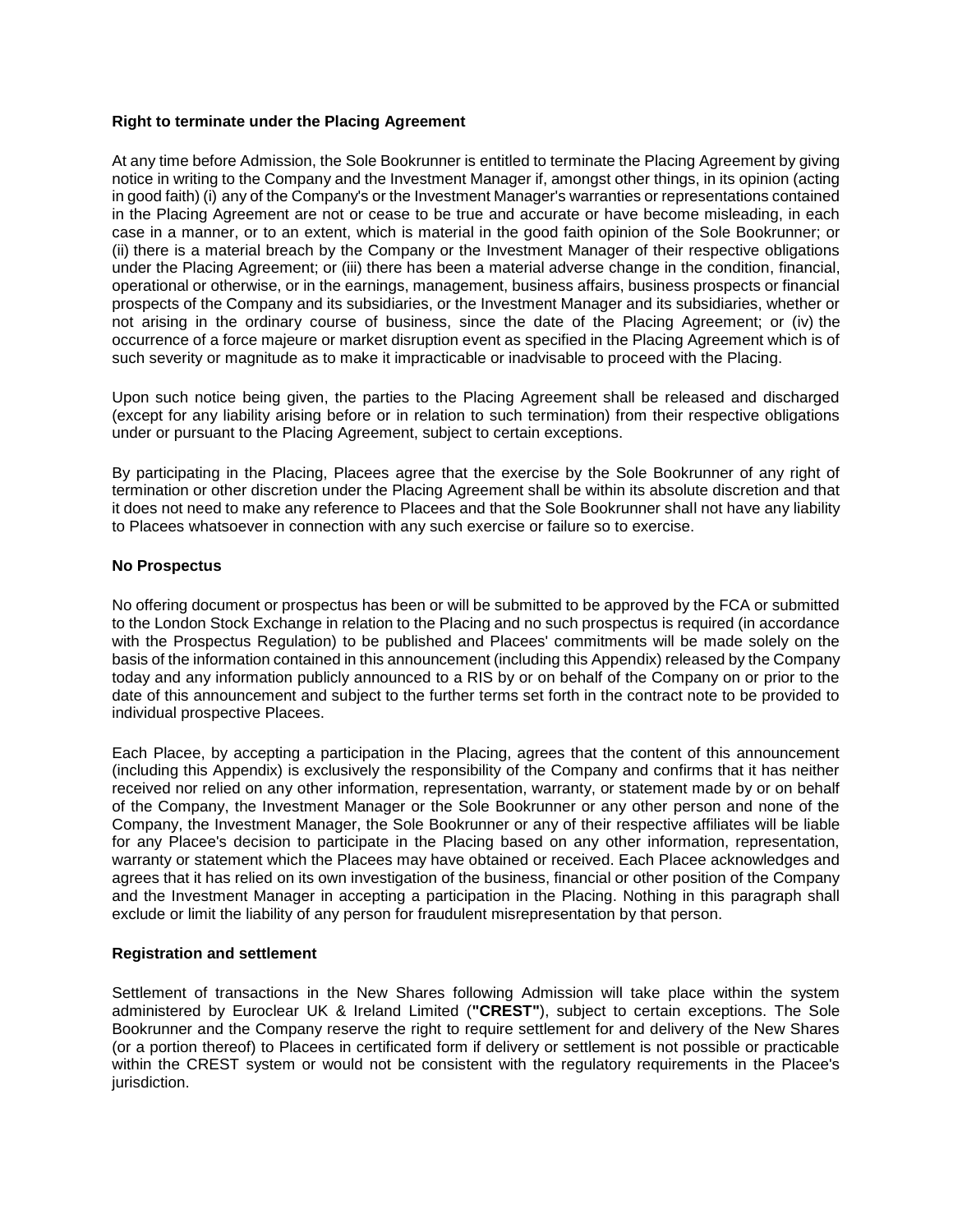Following the close of the Bookbuild for the Placing, each Placee allocated New Shares in the Placing will be sent a contract note stating the number of New Shares to be allocated to it at the Placing Price and settlement instructions. Each Placee agrees that it will do all things necessary to ensure that delivery and payment is completed in accordance with the standing CREST or certificated settlement instructions that it has in place with the Sole Bookrunner.

The Company will deliver the New Shares to a CREST account operated by Stifel as the Company's agent and on 14 October 2019 will enter its delivery (DEL) instruction into the CREST system. The input to CREST by a Placee of a matching or acceptance instruction will then allow delivery of the relevant New Shares to that Placee against payment.

It is expected that settlement will be on 14 October 2019 on a delivery versus payment basis in accordance with the instructions set out in the trade confirmation.

Interest is chargeable daily on payments not received from Placees on the due date in accordance with the arrangements set out above at the rate of two percentage points above LIBOR as determined by the Sole Bookrunner.

Each Placee is deemed to agree that, if it does not comply with these obligations, the Sole Bookrunner (as agent for the Company) may sell any or all of the New Shares allocated to that Placee on such Placee's behalf and retain from the proceeds, for the Company's account and benefit, an amount equal to the aggregate amount owed by the Placee plus any interest due. The relevant Placee will, however, remain liable for any shortfall below the aggregate amount owed by it and may be required to bear any stamp duty or stamp duty reserve tax (together with any interest or penalties) or other similar taxes imposed in any jurisdiction which may arise upon the sale of such New Shares on such Placee's behalf.

If New Shares are to be delivered to a custodian or settlement agent, Placees should ensure that the trade confirmation is copied and delivered immediately to the relevant person within that organisation. Insofar as New Shares are registered in a Placee's name or that of its nominee or in the name of any person for whom a Placee is contracting as agent or that of a nominee for such person, such New Shares should, subject as provided below, be so registered free from any liability to UK stamp duty or stamp duty reserve tax. Placees shall not be entitled to receive any fee or commission in connection with the Placing.

## **Representations and warranties and further terms**

By participating in the Placing, each Placee (and any person acting on such Placee's behalf) irrevocably acknowledges, confirms, undertakes, represents, warrants and agrees (as the case may be) with the Sole Bookrunner (in its capacity as a bookrunner and agent of the Company, in each case as a fundamental term of its application for New Shares), the following:

- (a) it has read and understood this announcement, including this Appendix, in its entirety and that its acquisition of New Shares is subject to and based upon all the terms, conditions, representations, warranties, acknowledgements, agreements and undertakings and other information contained herein and undertakes not to redistribute or duplicate this announcement;
- (b) that no offering document or prospectus has been or will be prepared in connection with the Placing and it has not received and will not receive a prospectus or other offering document in connection with the Bookbuild, the Placing or the New Shares;
- (c) the Placing does not constitute a recommendation or financial product advice and the Sole Bookrunner has not had regard to its particular objectives, financial situation and needs;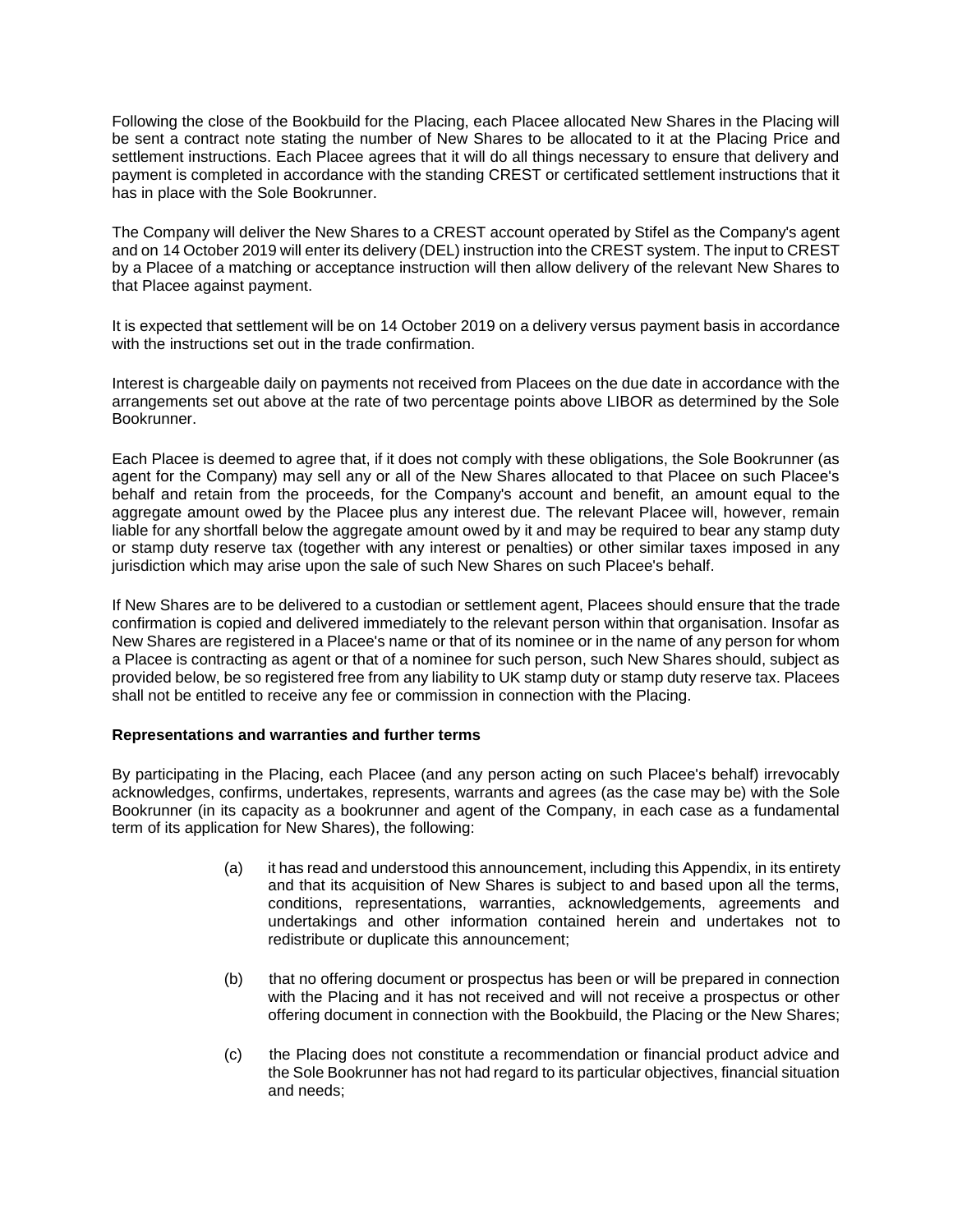- (d) that the Ordinary Shares in the capital of the Company are listed on the premium listing segment of the Official List of the FCA and admitted to trading on the main market of the London Stock Exchange, and that the Company is therefore required to publish certain business and financial information in accordance with the rules and practices of the FCA and that it is able to obtain or access such information, or comparable information concerning any other publicly traded company, in each case without undue difficulty;
- (e) that none of the Company, the Investment Manager, the Sole Bookrunner any of their respective affiliates, agents, directors, officers or employees or any person acting on behalf of any of them has provided, and none of them will provide, it with any material regarding the New Shares or the Company other than this announcement, nor has it requested the Sole Bookrunner, the Company, the Investment Manager, any of their respective affiliates or any person acting on behalf of any of them to provide it with any such information;
- (f) unless otherwise specifically agreed with the Sole Bookrunner, that it is not, and at the time the New Shares are subscribed for, neither it nor the beneficial owner of the New Shares will be, a resident of Australia, Canada, Japan or South Africa and further acknowledges that the New Shares have not been and will not be registered under the securities legislation of Australia, Canada, Japan or South Africa and, subject to certain exceptions, may not be offered, sold, transferred, delivered or distributed, directly or indirectly, in or into those jurisdictions;
- (g) that it (i) is not within the United States and will not be within the United States at the time that any buy order for New Shares is originated by it; (ii) is acquiring the New Shares in an "offshore transaction" as defined in Regulation S under the US Securities Act (**"Regulation S"**); (iii) is not, and is not acting for the account or benefit of, a US person (as defined in Regulation S); and (iv) is not acquiring any of the New Shares as a result of any form of "directed selling efforts" (within the meaning of Regulation S);
- (h) it is not within Australia, Canada, Japan South Africa or any other jurisdiction in which it is unlawful to make or accept an offer to subscribe for the New Shares, and it will not offer or sell such New Shares into any such jurisdiction;
- (i) that the content of this announcement is exclusively the responsibility of the Company and that neither the Sole Bookrunner nor any of its affiliates, agents, directors, officers or employees or any person acting on behalf of any of them has or shall have any liability for any information, representation or statement contained in this announcement or any information previously or subsequently published by or on behalf of the Company or the Investment Manager, including, without limitation, any information required to be published by the Company pursuant to applicable laws (the **"Exchange Information"**) and will not be liable for any Placee's decision to participate in the Placing based on any information, representation or statement contained in this announcement or otherwise. Each Placee further represents, warrants and agrees that the only information on which it is entitled to rely and on which such Placee has relied in committing itself to subscribe for the New Shares is contained in this announcement and any information previously published by the Company by notification to a RIS, such information being all that it deems necessary to make an investment decision in respect of the New Shares and that it has neither received nor relied on any other information given or representations, warranties or statements made by the Sole Bookrunner, the Investment Manager or the Company and neither the Sole Bookrunner, the Investment Manager or the Company will be liable for any Placee's decision to accept an invitation to participate in the Placing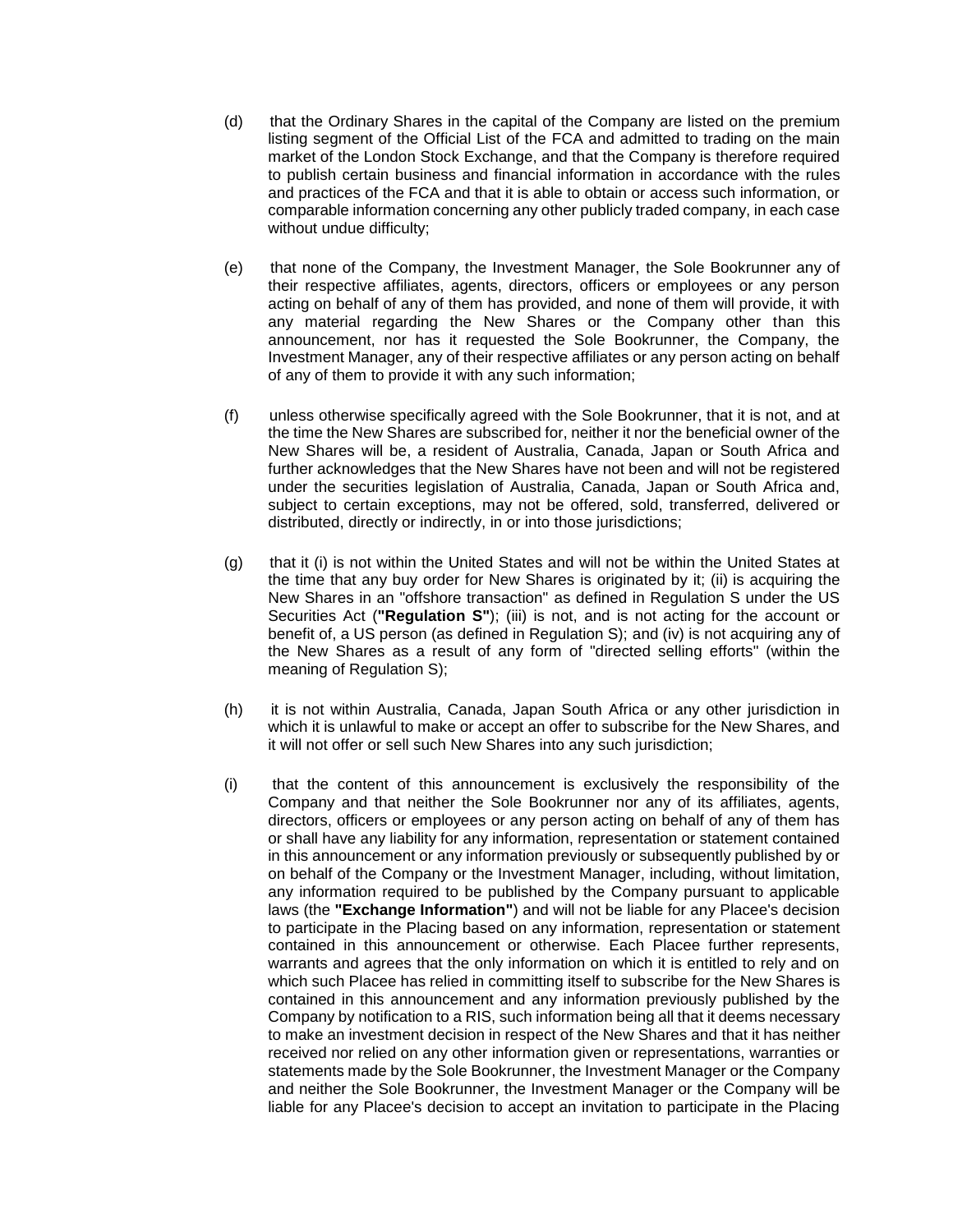based on any other information, representation, warranty or statement. Each Placee further acknowledges and agrees that it has relied on its own investigation of the business, financial or other position of the Company in deciding to participate in the Placing. None of the Company, the Investment Manager, the Sole Bookrunner or any of their respective affiliates has made any representations to it, express or implied, with respect to the Company, the Investment Manager, the Placing and the New Shares or the accuracy, completeness or adequacy of the Exchange Information, and each of them expressly disclaims any liability in respect thereof. Nothing in this paragraph or otherwise in this announcement excludes the liability of any person for fraudulent misrepresentation made by that person;

- (j) that it has complied with its obligations under the Criminal Justice Act 1993 and all other applicable market abuse and insider dealing legislation and in connection with money laundering and terrorist financing under the Criminal Justice (Money Laundering and Terrorist Financing) Acts 2010 and 2013 of Ireland, the Proceeds of Crime Act 2002 (as amended), the Terrorism Act 2000, the Terrorism Act 2006, the Money Laundering, Terrorist Financing and Transfer of Funds (Information on the Payer) Regulations 2017 (the **"Regulations"**) and the Money Laundering Sourcebook of the FCA and, if making payment on behalf of a third party, that satisfactory evidence has been obtained and recorded by it to verify the identity of the third party as required by the Regulations;
- (k) that it is acting as principal only in respect of the Placing or, if it is acting for any other person: (i) it is duly authorised to do so and has full power to make the acknowledgments, representations and agreements herein on behalf of each such person; and (ii) it is and will remain liable to the Company and/or the Sole Bookrunner for the performance of all its obligations as a Placee in respect of the Placing (regardless of the fact that it is acting for another person);
- (l) if a financial intermediary, as that term is used in Article 5(1) of the Prospectus Regulation, that the New Shares subscribed for by it in the Placing will not be subscribed for on a non-discretionary basis on behalf of, nor will they be subscribed for with a view to their offer or resale to, persons in a member state of the EEA other than Qualified Investors, or in circumstances in which the prior consent of the Sole Bookrunner has been given to the proposed offer or resale;
- (m) that it has not offered or sold and will not offer or sell any New Shares to persons in any member state of the EEA prior to Admission except to persons whose ordinary activities involve them in acquiring, holding, managing or disposing of investments (as principal or agent) for the purposes of their business or otherwise in circumstances which have not resulted in and which will not result in an offer to the public in any member state of the EEA within the meaning of the Prospectus Regulation;
- (n) that it has only communicated or caused to be communicated and will only communicate or cause to be communicated any invitation or inducement to engage in investment activity (within the meaning of section 21 of FSMA) relating to the New Shares in circumstances in which section 21(1) of FSMA does not require approval of the communication by an authorised person;
- (o) that it has complied and will comply with all applicable provisions of FSMA with respect to anything done by it in relation to the New Shares in, from or otherwise involving, the United Kingdom;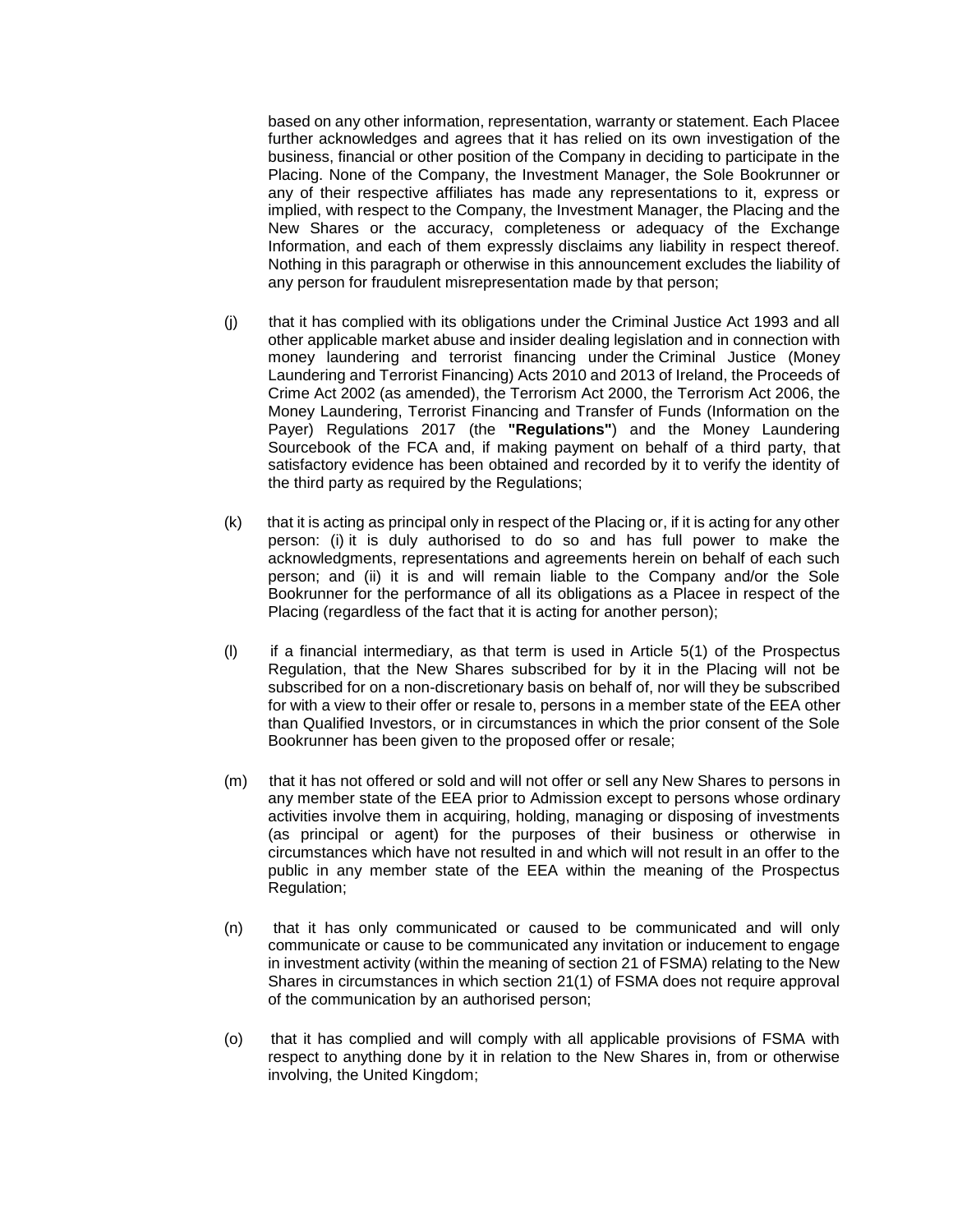- (p) if in a member state of the EEA, unless otherwise specifically agreed with the Sole Bookrunner in writing, that it is a Qualified Investor;
- (q) if in the United Kingdom, that it is a person (i) having professional experience in matters relating to investments and who falls within the definition of "investment professionals" in Article 19(5) of the Order; or (ii) who is a high net worth entity falling within Article 49 of the Order; or (iii) to whom this announcement may otherwise lawfully be communicated;
- (r) that no action has been or will be taken by any of the Company, the Investment Manager or the Sole Bookrunner or any person acting on behalf of the Company, the Investment Manager or the Sole Bookrunner that would, or is intended to, permit a public offer of the New Shares in any country or jurisdiction where any such action for that purpose is required;
- (s) that it and any person acting on its behalf is entitled to subscribe for the New Shares under the laws of all relevant jurisdictions which apply to it and that it has fully observed such laws and obtained all such governmental and other guarantees, permits, authorisations, approvals and consents which may be required thereunder and complied with all necessary formalities and that it has not taken any action or omitted to take any action which will or may result in the Sole Bookrunner, the Company, the Investment Manager or any of their respective directors, officers, agents, employees or advisers acting in breach of the legal or regulatory requirements of any jurisdiction in connection with the Placing;
- (t) that it has all necessary capacity and has obtained all necessary consents and authorities to enable it to commit to its participation in the Placing and to perform its obligations in relation thereto (including, without limitation, in the case of any person on whose behalf it is acting, all necessary consents and authorities to agree to the terms set out or referred to in this announcement) and will honour such obligations;
- (u) that it (and any person acting on its behalf) will make payment for the New Shares allocated to it in accordance with this Appendix on the due time and date set out herein, failing which the relevant New Shares may be placed with other persons or sold as the Sole Bookrunner may in its absolute discretion determine and without liability to such Placee;
- (v) that its allocation (if any) of New Shares will represent a maximum number of New Shares which it will be entitled, and required, to subscribe for, and that the Sole Bookrunner or the Company may call upon it to subscribe for a lower number of New Shares (if any), but in no event in aggregate more than the aforementioned maximum;
- (w) that the person whom it specifies for registration as holder of the New Shares will be (i) itself or (ii) its nominee, as the case may be. None of the Company, the Investment Manager or the Sole Bookrunner will be responsible for any liability to stamp duty or stamp duty reserve tax or other similar taxes resulting from a failure to observe this requirement. Each Placee and any person acting on behalf of such Placee agrees to indemnify the Company, the Investment Manager and the Sole Bookrunner in respect of the same on an after-tax basis on the basis that the New Shares will be allotted to the CREST stock account of Stifel who will hold them as nominee on behalf of such Placee until settlement in accordance with its standing settlement instructions;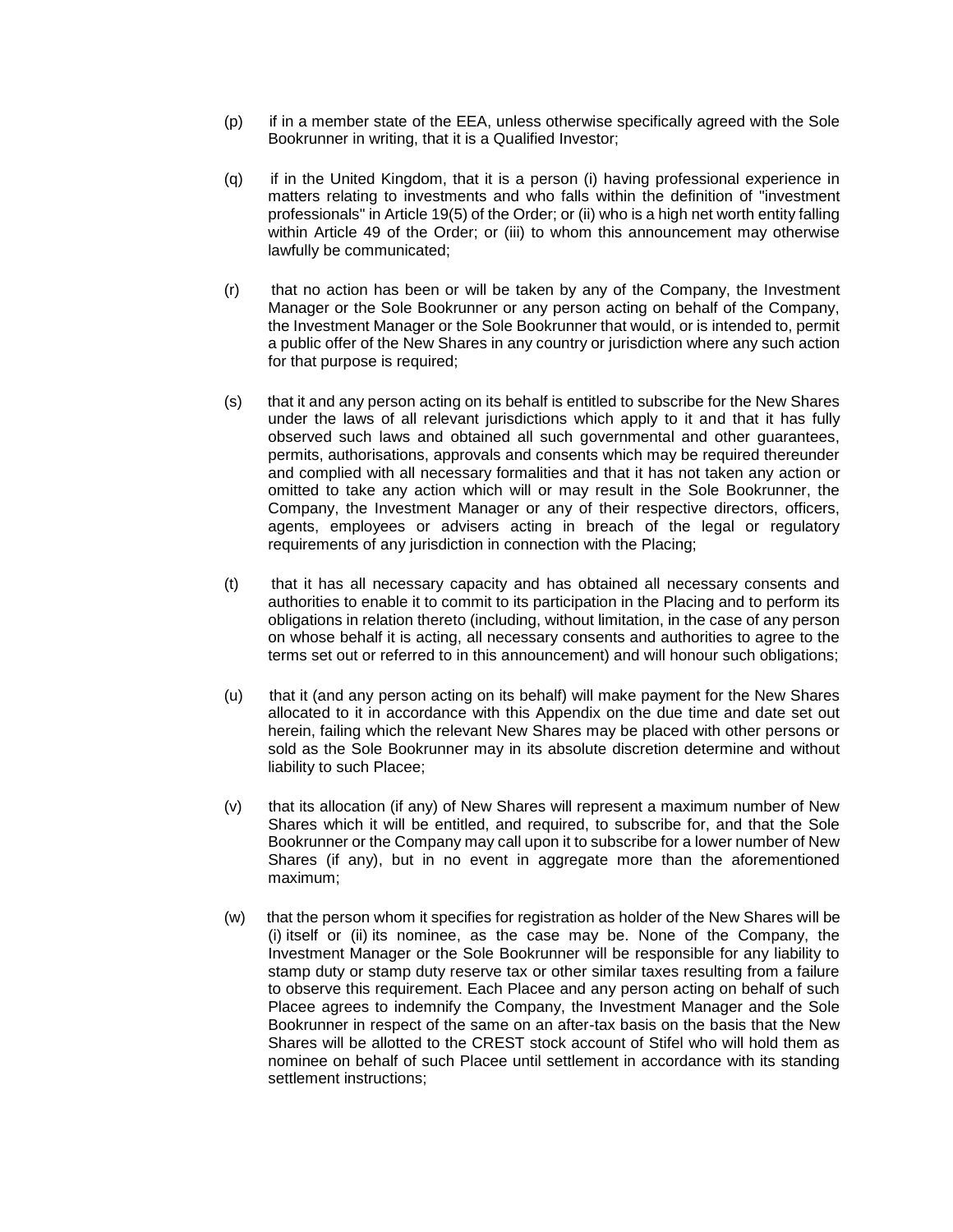- (x) that neither the Sole Bookrunner, any of its affiliates or any person acting on behalf of any of them, is making any recommendations to it or, advising it regarding the suitability of any transactions it may enter into in connection with the Placing and that participation in the Placing is on the basis that it is not and will not be a client of the Sole Bookrunner and that the Sole Bookrunner does not have any duties or responsibilities to it for providing the protections afforded to the Sole Bookrunner's clients or customers or for providing advice in relation to the Placing nor in respect of any representations, warranties, undertakings or indemnities contained in the Placing Agreement nor for the exercise or performance of any of its rights and obligations thereunder including any rights to waive or vary any conditions or exercise any termination right;
- (y) that in making any decision to subscribe for the New Shares, it has knowledge and experience in financial, business and international investment matters as is required to evaluate the merits and risks of subscribing for the New Shares. It further confirms that it is experienced in investing in securities of this nature in this sector and is aware that it may be required to bear, and is able to bear, the economic risk of participating in, and is able to sustain a complete loss in connection with, the Placing. It further confirms that it relied on its own examination and due diligence of the Investment Manager, the Company and their respective associates taken as a whole, and the terms of the Placing, including the merits and risks involved, and not upon any view expressed or information provided by or on behalf of the Sole Bookrunner;
- (z) that in connection with the Placing, the Sole Bookrunner and any of its affiliates acting as an investor for its own account may take up New Shares in the Company and in that capacity may subscribe for, retain, purchase or sell for its own account such Ordinary Shares in the Company and any securities of the Company or related investments and may offer or sell such securities or other investments otherwise than in connection with the Placing. The Sole Bookrunner does not intend to disclose the extent of any such investment or transactions otherwise than in accordance with any legal or regulatory obligation to do so;
- (aa) that in making any decision to subscribe for the New Shares, it acknowledges that the Company has been established in Jersey as a listed fund under a fast-track authorisation process and is therefore only suitable for professional or experienced investors, or those who have taken appropriate professional advice. It further acknowledges that regulatory requirements which may be deemed necessary for the protection of retail or inexperienced investors, do not apply to listed funds and it accepts the reduced requirements accordingly;
- (bb) that in making any decision to subscribe for the New Shares, it is responsible for ensuring that all aspects of the Company are acceptable to it. It further acknowledges that investment in listed funds may involve special risks that could lead to a loss of all or a substantial portion of such investment. It further confirms that it fully understands and accepts the nature of the Company and the potential risks inherent in investing in the Company;
- (cc) that these terms and conditions and any agreements entered into by it pursuant to these terms and conditions and any non-contractual obligations arising out of or in connection with such agreements shall be governed by and construed in accordance with the laws of England and Wales and it submits (on behalf of itself and on behalf of any person on whose behalf it is acting) to the exclusive jurisdiction of the English courts as regards any claim, dispute or matter arising out of any such contract, except that enforcement proceedings in respect of the obligation to make payment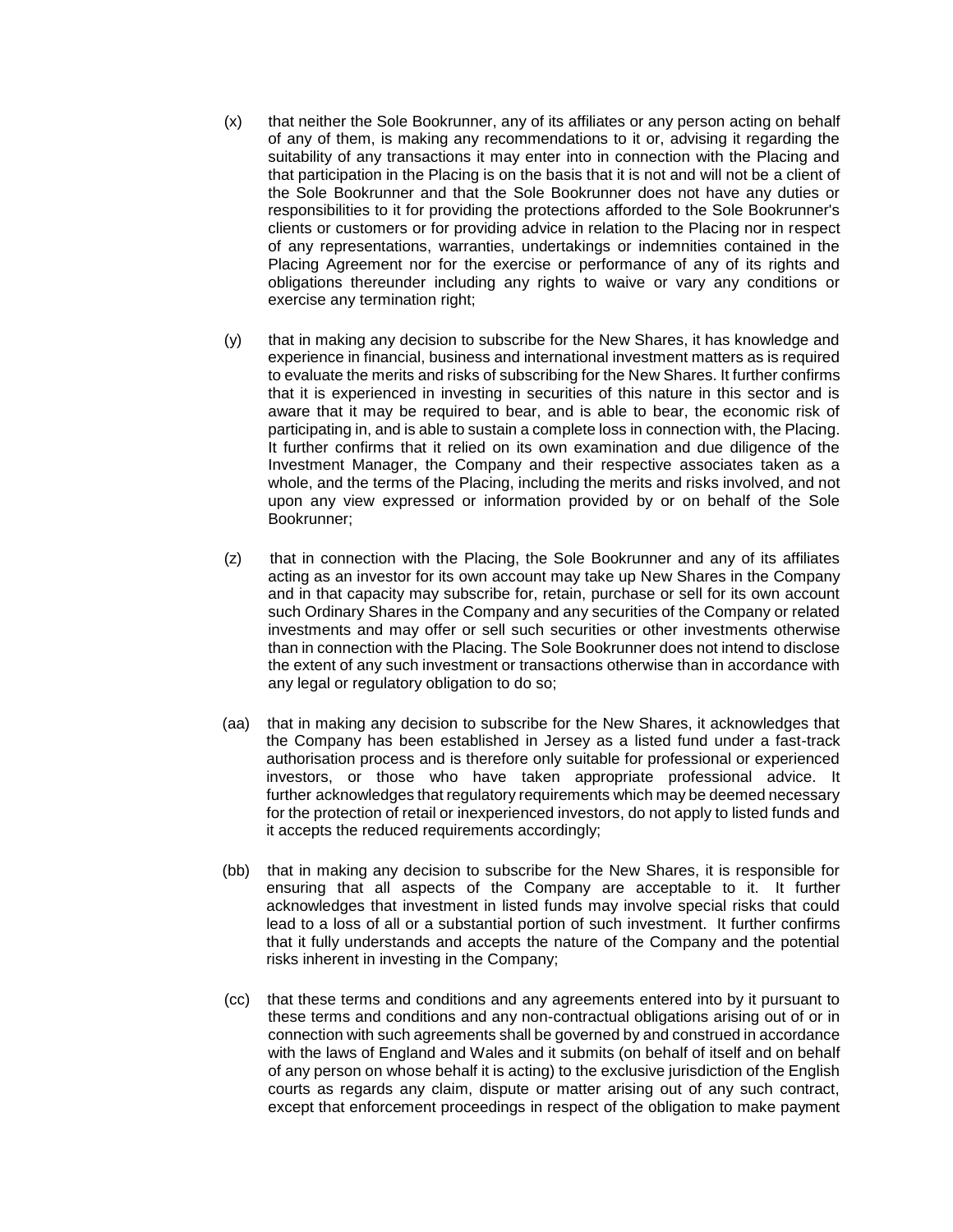for the New Shares (together with any interest chargeable thereon) may be taken by the Company or the Sole Bookrunner in any jurisdiction in which the relevant Placee is incorporated or in which any of its securities have a quotation on a recognised stock exchange;

- (dd) that the Company, the Investment Manager, the Sole Bookrunner and their respective affiliates and others will rely upon the truth and accuracy of the representations, warranties and acknowledgements set forth herein and which are given to the Sole Bookrunner on its own behalf and on behalf of the Company and are irrevocable and it irrevocably authorises the Company and the Sole Bookrunner to produce this announcement, pursuant to, in connection with, or as may be required by any applicable law or regulation, administrative or legal proceeding or official inquiry with respect to the matters set forth herein;
- (ee) that it will indemnify on an after-tax basis and hold the Company, the Investment Manager, the Sole Bookrunner and their respective affiliates harmless from any and all costs, claims, liabilities and expenses (including legal fees and expenses) arising out of or in connection with any breach of the representations, warranties, acknowledgements, agreements and undertakings in this Appendix and further agrees that the provisions of this Appendix shall survive after completion of the Placing;
- (ff) that it has neither received nor relied on any inside information concerning the Company in accepting the invitation to participate in the Placing; and
- (gg) if it is a pension fund or investment company, its acquisition of New Shares is in full compliance with applicable laws and regulations.

The foregoing representations, warranties and confirmations are given for the benefit of the Company, the Investment Manager and the Sole Bookrunner and are irrevocable. Each Placee, and any person acting on behalf of the Placee, acknowledges that none of the Company, the Investment Manager or the Sole Bookrunner owes any fiduciary or other duties to any Placee in respect of any representations, warranties, undertakings or indemnities in the Placing Agreement.

By participating in the Placing, each Placee (and any person acting on the Placee's behalf) subscribing for New Shares acknowledges that the New Shares have not been and will not be registered under the US Securities Act and that the New Shares are being offered and sold only to non-US persons in "offshore transactions" within the meaning of and in reliance on Regulation S under the US Securities Act.

Please also note that the agreement to allot and issue New Shares to Placees (or the persons for whom Placees are contracting as agent) free of stamp duty and stamp duty reserve tax relates only to their allotment and issue to Placees, or such persons as they nominate as their agents, direct from the Company for the New Shares in question. Such agreement also assumes that the New Shares are not being subscribed for in connection with arrangements to issue depositary receipts or to issue or transfer the New Shares into a clearance service. If there are any such arrangements, or the settlement relates to any other dealing in the New Shares, stamp duty or stamp duty reserve tax or other similar taxes may be payable, for which none of the Company, the Investment Manager or the Sole Bookrunner will be responsible and the Placees shall indemnify the Company, the Investment Manager and the Sole Bookrunner on an aftertax basis for any stamp duty or stamp duty reserve tax paid by them in respect of any such arrangements or dealings. If this is the case, each Placee should seek its own advice and notify the Sole Bookrunner accordingly.

None of the Company, the Investment Manager or the Sole Bookrunner are liable to bear any transfer taxes that arise on a sale of New Shares subsequent to their acquisition by Placees or for transfer taxes arising